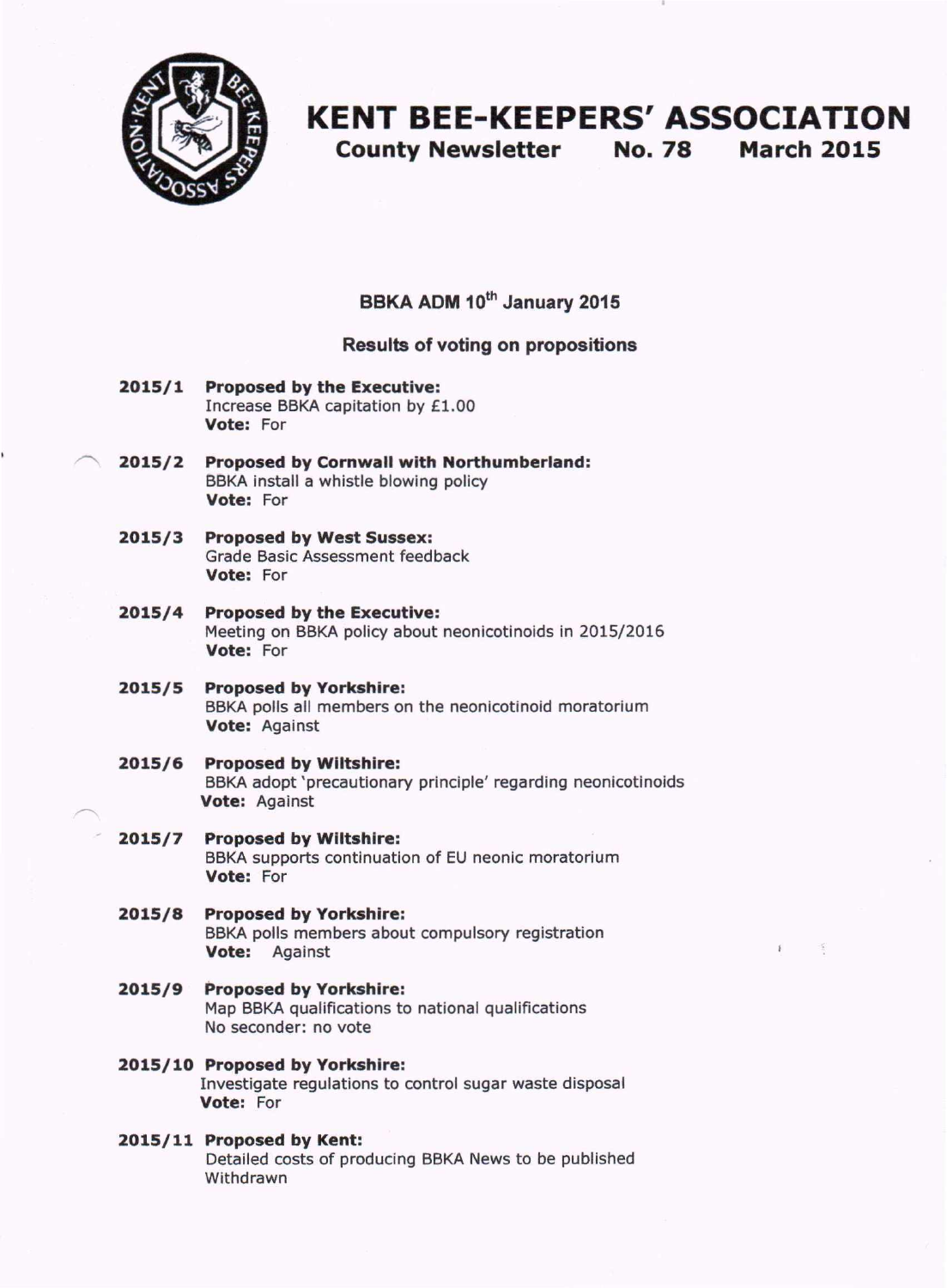#### **2015/12 Proposed by North Staffordshire:**

Reduced fee for members taking BBKA News by e-mail No seconder: no vote

**2015/13 Proposed by North Staffordshire:** Country members to be included in delegate record of vote Referred to Executive

#### **2015/14 Proposed by Kent:**

Tasks undertaken by recipients of honoraria to be identified together with sums paid Withdrawn

**2015/15 Proposed by Shropshire:** BBKA Executive and sub-committee minutes made available Referred to Executive

#### **2015/16 Proposed by West Sussex:** BBKA to seek ban on import of bees due to small hive beetle **Vote:** For

### **2015/17 Proposed by Avon:**

BBKA to implement centralised members record system Referred to Executive

**2015/18 Proposed by Lancashire:** Oldham BKA to join BBKA **Vote:** For

#### **2015/18 Proposed by Northumberland**

BBKA Trustees drawn from all regions of England and Northern Ireland Referred to Executive

You will note from the above that Kent's two propositions were withdrawn. 2015/11 was answered in the Executive Committee's response to this proposition. 2015/14 was withdrawn as honoraria payments were significantly down on the preceding year.

### **COUNTY AND OTHER EVENTS**

### **KENT BEEKEEPERS' ASSOCIATION Two day General Husbandry Course Sunday, 1 st March and Sunday, 7th June 2015**

**Venue:** Dorset Road Allotments, Dorset Road, Beckenham BR3 4EA **Cost:** £50.00 (£15.00 of which will be reimbursed by Kent) **Tutors:** John Hendrie and Bob Smith Refreshments will be provided

**Booking** via the BBKA website at http://www.bbka.org.uk/shop/product/generalhusbandry-initiative/ You will need your membership number when booking